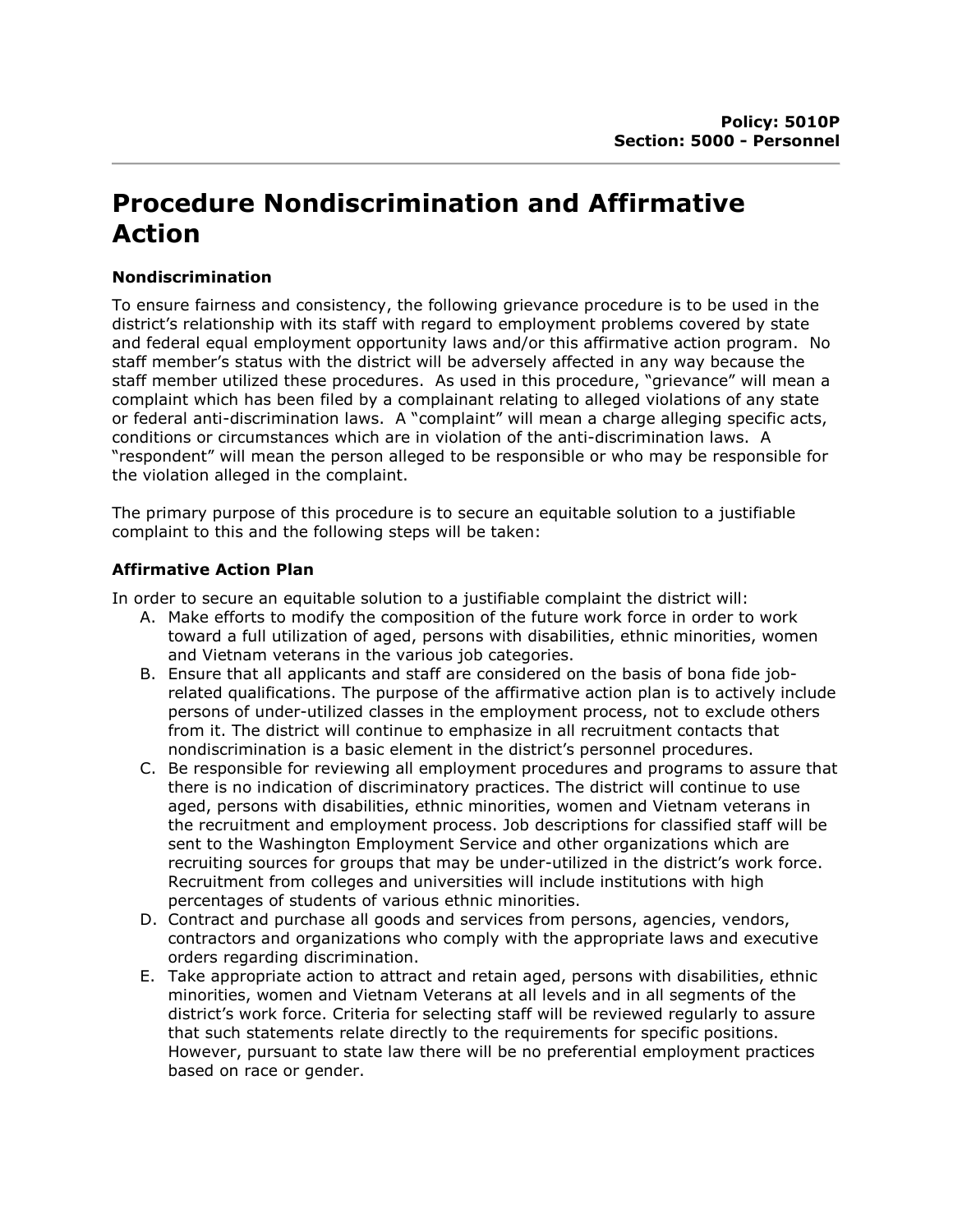F. Upgrade present staff by providing management development training to assure that individuals of under-utilized groups are prepared for positions of new and increased responsibility.

Implementation of the affirmative action plan will be the responsibility of the superintendent. Administrators will assist in the attainment of the established goals and purposes of this affirmative action plan.

## Dissemination

The district will disseminate information concerning employment and developments under the affirmative action plan on a planned basis to assist in achieving the goals set forth in this plan. Affirmative action information will be disseminated by:

- A. Printing and distributing such information to staff, school libraries and offices;
- B. Publicizing such information in district newsletters;
- C. Conducting meetings with administrative staff to explain the intent and advantages of the policy and plan;
- D. Conducting faculty meetings and meetings with classified staff;
- E. Informing appropriate and interested recruiting and hiring sources; and
- F. Informing all representative staff groups in the district.

## Male/Female Balance and Staff Goals

The profile of the district's current utilization of women is set forth in the Ephrata School District Affirmative Action Plan. By the commencement of the 2016-17 school year, the district will strive to achieve a rate of employment in regard to sex at least equivalent to the goals set forth in the Ephrata School District Affirmative Action Plan. The district will see that measurable efforts are made in the utilization of women for higher levels of responsibility in both certificated and classified positions. The district will make good faith effort to recruit, interview and employ individuals consistent with the district commitment to nondiscrimination and affirmative action for all positions and in every department, school and level of operation. Preferential or adverse employment practices, including demotions or termination will not be used to meet stated goals or time lines.

#### A. Administrators

Goal: To place females in administrative positions.

Objectives: To place females in administrative positions as they become available which falls within a range of 40-60% women, without using preferential employment practices.

To identify qualified potential candidates from outside the district for consideration for future openings.

#### B. Principals and Assistant Principals

Goal: To place females in principal positions.

**Objective:** To place females in principal and assistant principal positions as they occur and trained women are available, without using preferential employment practices.

#### C. Teachers, Elementary or grades K-8

Goal: To provide each student with the opportunity to experience both male and female homeroom teachers during the primary as well as the intermediate grades. **Objective**: To achieve a staff which falls within a range of 25-30% men in the primary as well as the intermediate grades at each school, without using preferential employment practices.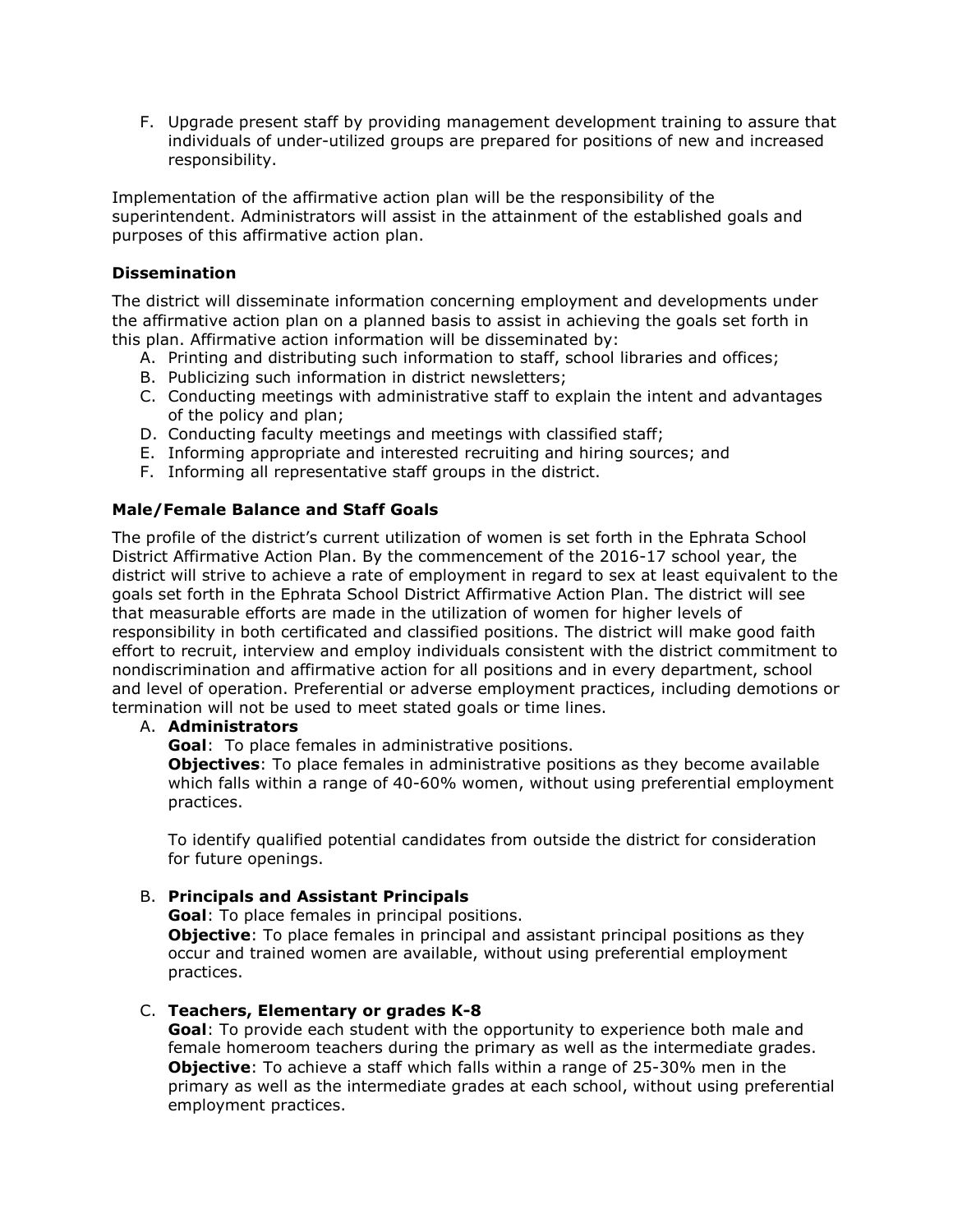## D. Teachers, Secondary or grades 9-12

Goal: To provide students with the opportunity to work with male and female staff in both curricular and extracurricular activities. **Objective**: To maintain a staff which falls within a range of 40-60% men for classroom teachers and activity supervisors, without using preferential employment practices.

# E. Support Staff — Classified

**Objective:** To achieve a staff which falls within a range of 30-40% men, without using preferential employment practices.

## Ethnic Minority Balance and Staff Goals

The profiles of the district's current student ethnic minority population and the district's current ethnic minorities (American Indian/ Native American, Asian, Black, and Hispanic) are set forth in the Ephrata School District Affirmative Action Plan. By the commencement of the 2016-17 school year the district will strive to achieve a rate of employment for ethnic minorities in both certificated and classified areas as indicated in this plan, without using preferential employment practices. These goals are a utilization level for certificated staff, at least equal to the percentage of ethnic minority student enrollment within the district; for classified staff a utilization level of at least 30%, a figure based upon relevant availability figures in the Grant County statistical area. Final and interim goals are set out in the Ephrata School District Affirmative Action Plan. The district will see that measurable efforts are made in the utilization of ethnic minorities for higher levels of responsibility in both certificated and classified positions, without using preferential employment practices. The district will make good faith effort to recruit, interview and employ individuals consistent with the district commitment to nondiscrimination and affirmative action for all positions and in every department, every school and at every level of operation. Preferential or adverse employment practices, including demotions or termination will not be used to meet stated goals or time lines.

#### A. Administrators

Goal: To place ethnic minorities in administrative positions, without using preferential employment practices.

**Objectives:** To place ethnic minorities in administrative positions as they become available to progress toward the percentage of ethnic minorities in the current ethnic minority student enrollment.

To identify qualified potential candidates from outside the district for consideration for future openings.

# B. Principals and Assistant Principals

Goal: To place ethnic minorities in principal positions. **Objective**: To place ethnic minorities in principal and assistant principal positions as they occur and trained applicants are available, without using preferential employment practices.

# C. Teachers: Elementary or grades K-8

Goal: To provide each student with the opportunity to experience ethnic minority homeroom teachers during the primary as well as the intermediate grades, without using preferential employment practices.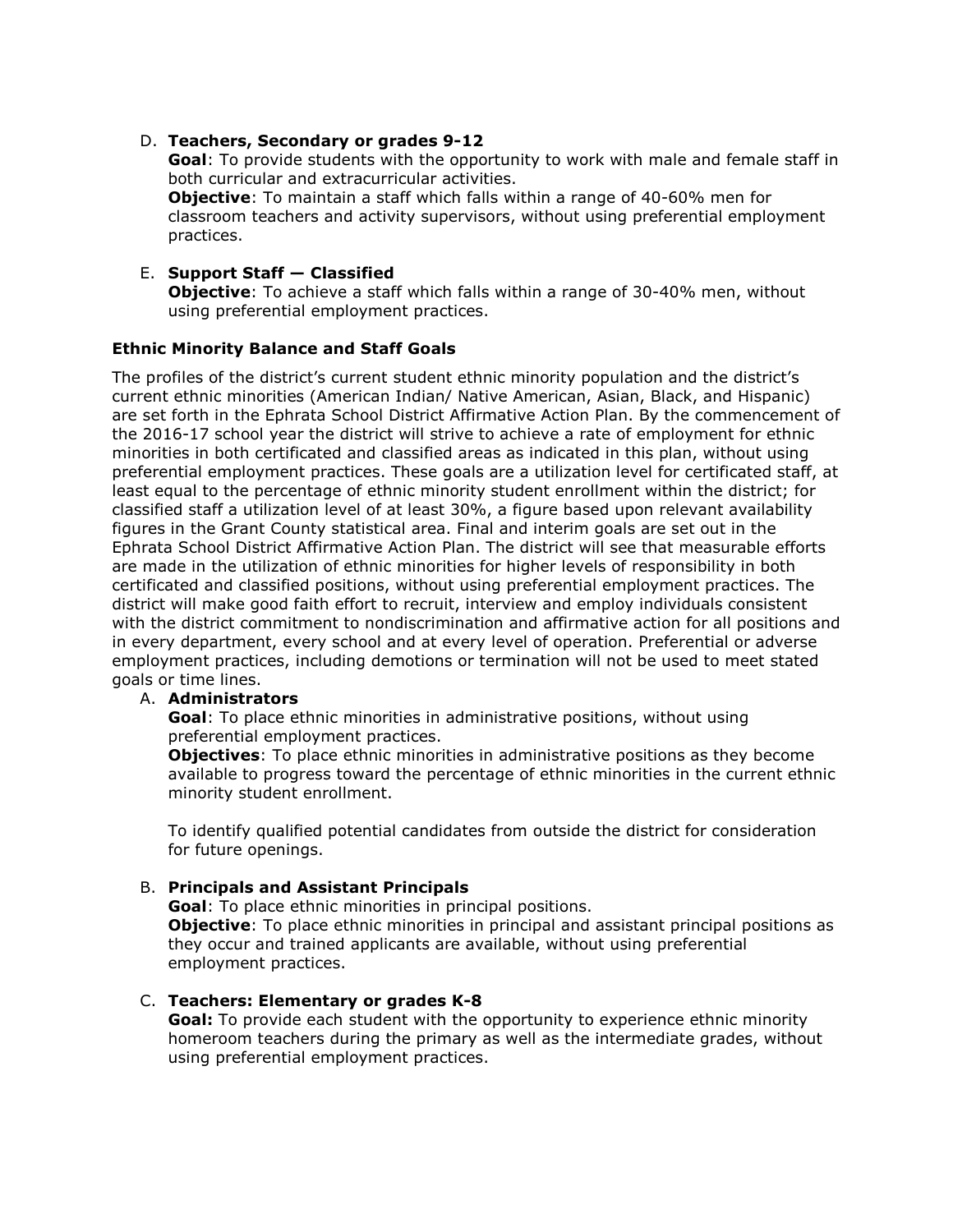**Objective:** To achieve a staff of primary and intermediate teachers in which the percentage of ethnic minorities is comparable to that of the current ethnic minority student enrollment.

## D. Teachers: Secondary or grades 9-12

Goal: To provide students with the opportunity to work with ethnic minority staff in both curricular and extracurricular activities.

**Objective:** To maintain a staff of classroom teachers and activity supervisors in which the percentage of ethnic minorities is comparable to that of the current ethnic minority student enrollment, without using preferential employment practices.

# E. Support Staff - Certificated and Classified

**Objective:** To achieve a staff of certificated and classified support staff in which the percentage of ethnic minorities is comparable to that of the current ethnic minority student enrollment, without using preferential employment practices.

## Aged Balance and Staff Goals

The profile of the district's current age distribution of certificated and classified staff is set forth in the Ephrata School District Affirmative Action Plan. By the commencement of the 2016-17 school year, the district will strive to achieve a rate of employment for age categories for both certificated and classified staff as indicated in the Numerical Review of this plan. The district will make good faith effort to recruit, interview and employ individuals consistent with the commitment to nondiscrimination and affirmative action providing the prospective staff member meets the requisite standards for the specific position.

#### A. Administrators

**Goal:** To identify administrative positions where age is not a barrier to performance. **Objective**: To create opportunities for older prospective staff to work on a part-time basis when it would not deter the district's operations.

#### B. Teachers

Goal: To provide opportunities for students to work with older staff in both curricular and extracurricular activities.

**Objective**: To create opportunities for older staff to work on a part-time basis in those situations where the staff member can serve as a role-model to the student or can share his/her breadth of experience.

# C. Support Staff - Certificated and Classified

Goal: To identify positions in the district, either full-time or part-time, where age does not limit the performance of the prospective staff member.

**Objective:** To place prospective staff who desire to work in positions where they are able to meet the expectations and/or needs of the district.

#### Persons With Disabilities Balance and Staff Goals

The profile of the district's current distribution of certificated and classified staff with disabilities conditions is set forth in the Ephrata School District Affirmative Action Plan. By the commencement of the 2016-17 school year, the district will strive to achieve a rate of employment for disabled staff in certificated and classified areas as indicated in the Grant County statistical area. The district will make good faith effort to recruit, interview, and employ individuals consistent with the district's commitment to nondiscrimination and affirmative action providing the prospective staff member meets the requisite standards for the specific position.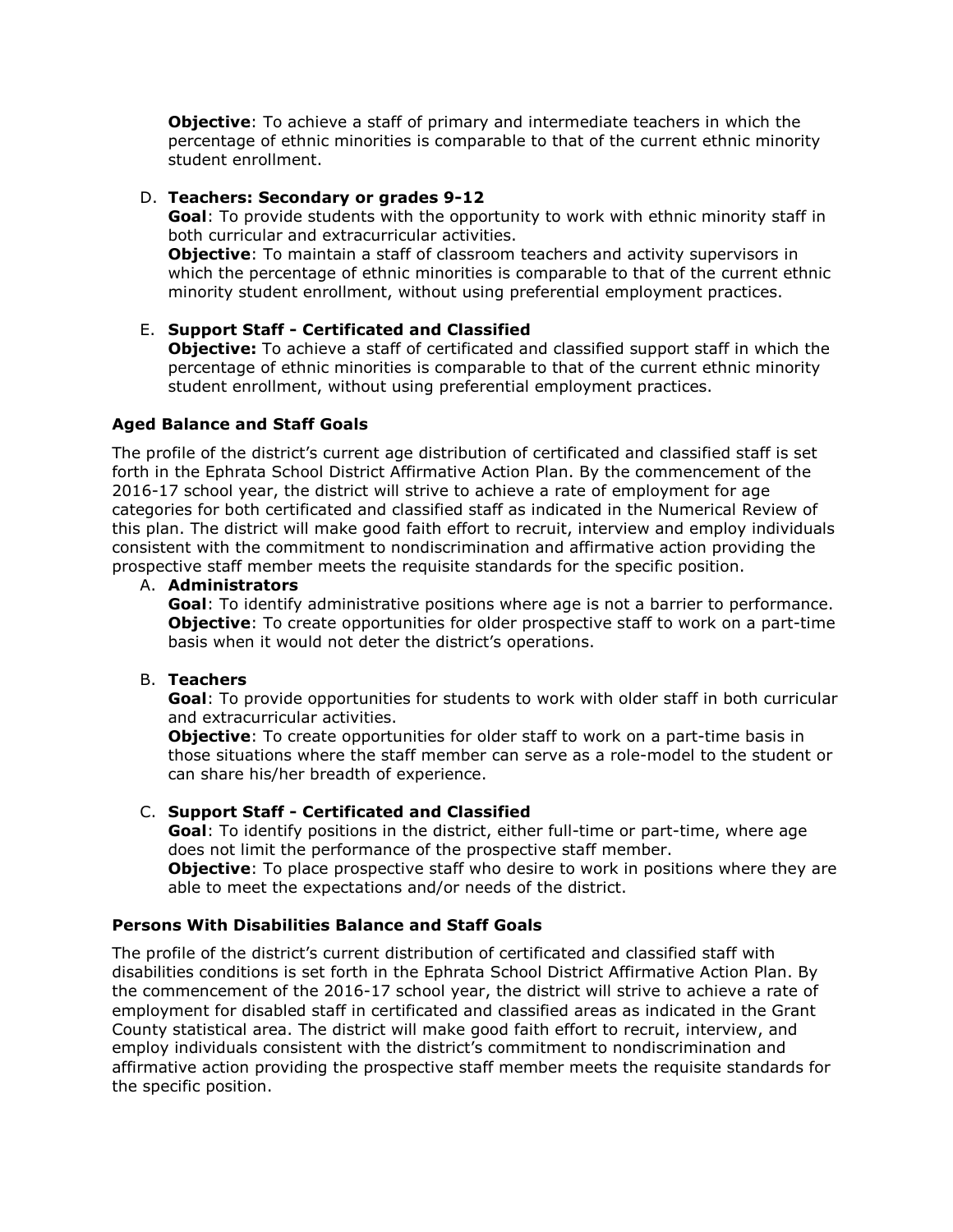The ratio of placement will be equal to the ratio of employable persons with disabilities as compared to the persons without disabilities in the statistical area.

#### A. Administrators

Goal: To identify administrative positions where a disability is not a barrier to performance.

**Objective:** To place administrators with disabilities in assignments when it would not deter the district's operations.

## B. Teachers

Goal: To provide opportunities for students to work with teachers who have disabilities in both curricular and extracurricular activities.

**Objective:** To place teachers with disabilities in assignments when it would not impair the instructional program.

C. Support Staff - Certificated and Classified

Goal: To identify positions within the district where a disability does not limit the performance of the prospective staff member.

**Objective:** To place support staff with disabilities in assignments when it would not deter the district's operations.

## Internal Audit and Monitoring System

The superintendent's office, in compliance with WAC 162-12, Pre-employment Inquiry Guide, will record by age, race, sex and other protected groups applicant flow, new hires, promotions, transfer requests, transfers, administrative internships and terminations. An analysis will be made of the internal and external work force availability of aged, persons without disabilities, ethnic minorities and women.

The district will evaluate the effectiveness of the nondiscrimination and affirmative action program and report its status to the board semiannually. Such reports may include recommendations for changes in the affirmative action program goals. The overall responsibility for monitoring and auditing this policy is assigned to the district office. The duties include:

- A. Analysis of the categories of employment in relation to affirmative action goals;
- B. Analysis of work force data and applicant flow;
- C. Maintaining records relative to affirmative action information;
- D. Preparation of semiannual reports of progress toward the goals and recommended changes required to maintain the vitality of the program;
- E. Identifying in a written report to the superintendent any employment practice or policy that is discriminatory or that does not meet the requirements of the affirmative action program; and
- F. Keeping the superintendent advised of the progress in implementing the goals and procedures of this affirmative action program.

#### Grievance Procedure

To ensure fairness and consistency, the following review procedures are to be used in the district's relationship with its staff with regard to employment problems covered by state and federal equal employment opportunity laws and/or this affirmative action program. No staff member's status with the district will be adversely affected in any way because the staff member utilized these procedures.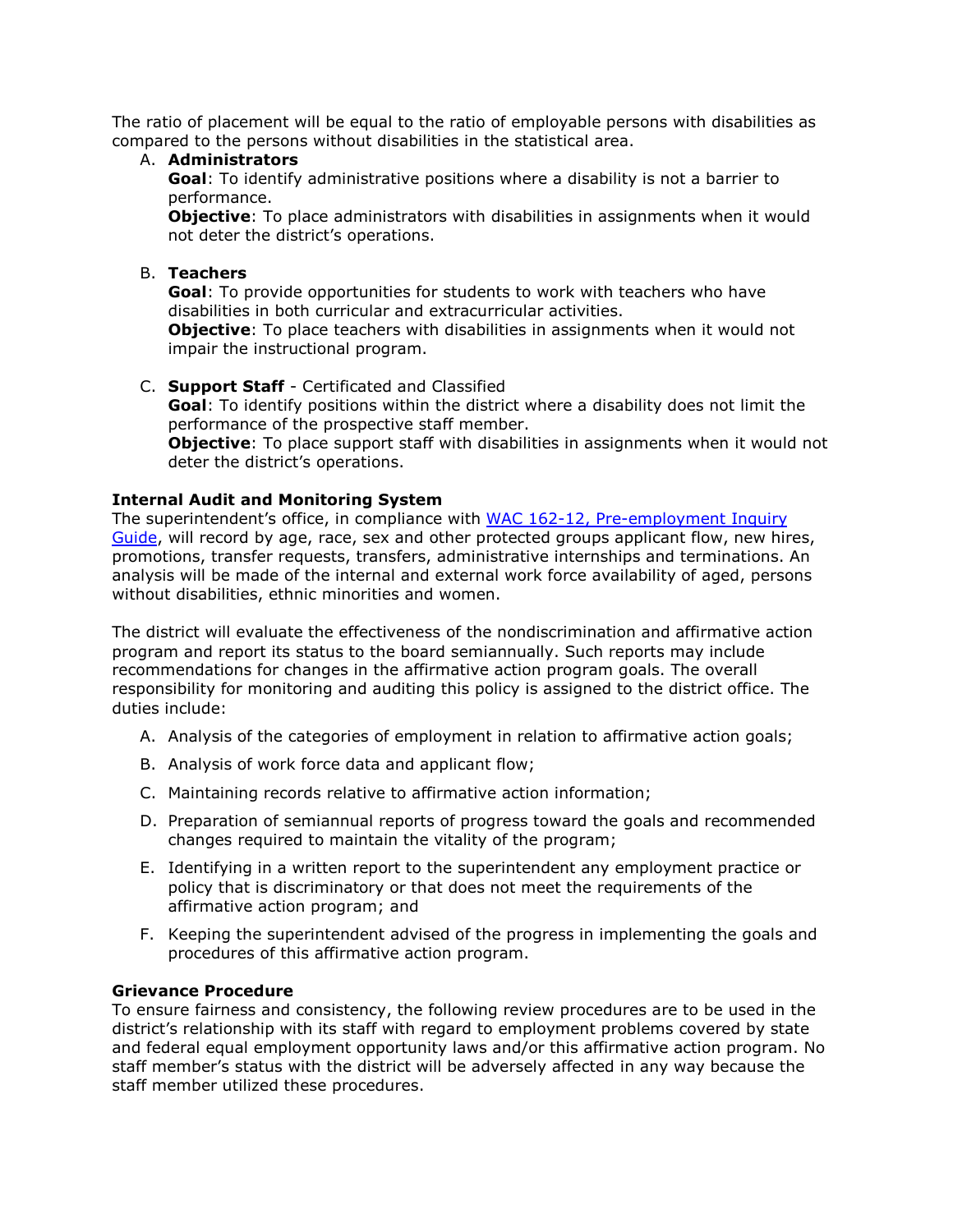- A. Grievance means a complaint which has been filed by an employee relating to alleged violations of any state or federal anti-discrimination laws.
- B. **Complaint** means a written, signed charge alleging specific acts, conditions or circumstances, which are in violation of the anti-discrimination laws. The time period for filing a complaint is one year from the date of the occurrence that is the subject matter of the complaint. However, a complaint filing deadline may not be imposed if the complainant was prevented from filing due to: 1) Specific misrepresentations by the district that it had resolved the problem forming the basis of the complaint; or 2) Withholding of information that the district was required to provide under WAC 392- 190-065 or WAC 392-190-005. Complaints may be submitted by mail, fax, e-mail or hand-delivery to any district, school or to the district compliance officer responsible for investigating discrimination complaints. Any district employee who receives a complaint that meets these criteria will promptly notify the compliance officer.
- C. **Respondent** means the person alleged to be responsible or who may be responsible for the violation alleged in the complaint.

The primary purpose of this procedure is to secure an equitable solution to a justifiable complaint. To this end, specific steps will be taken. The district is prohibited by law from intimidating, threatening, coercing or discriminating against any individual for the purpose of interfering with their right to file a grievance under this procedure and from retaliating against an individual for filing such a grievance.

#### A. Informal Process for Resolution

When a staff member has an employment problem concerning equal employment opportunity, he/she will discuss the problem with the immediate supervisor, personnel director or superintendent within 60 days of the circumstances which gave rise to the problem. The staff member may also ask the compliance officer to participate in the informal review procedure. It is intended that the informal discussion will resolve the issue. If the staff member feels he/she cannot approach the supervisor because of the supervisor's involvement in the alleged discrimination, the staff member may directly contact the compliance officer before pursuing formal procedures. If the discussion with the officer or immediate supervisor does not resolve the issue the staff member may proceed to the formal review procedures. During the course of the informal process, the district will notify complainant of their right to file a formal complaint.

#### B. Formal Process for Resolution Level One: Complaint to District

The complaint must set forth the specific acts, conditions, or circumstances alleged to be in violation. Upon receipt of a complaint, the compliance officer will provide the complainant a copy of this procedure. The compliance officer will investigate the allegations within 30 calendar days. The school district and complainant may agree to resolve the complaint in lieu of an investigation. The officer will provide the superintendent with a full written report of the complaint and the results of the investigation.

The superintendent or designee will respond to the complainant with a written decision as expeditiously as possible, but in no event later than 30 calendar days following receipt of the written complaint, unless otherwise agreed to by the complainant or if exceptional circumstances related to the complaint require an extension of the time limit. In the event an extension is needed, the district will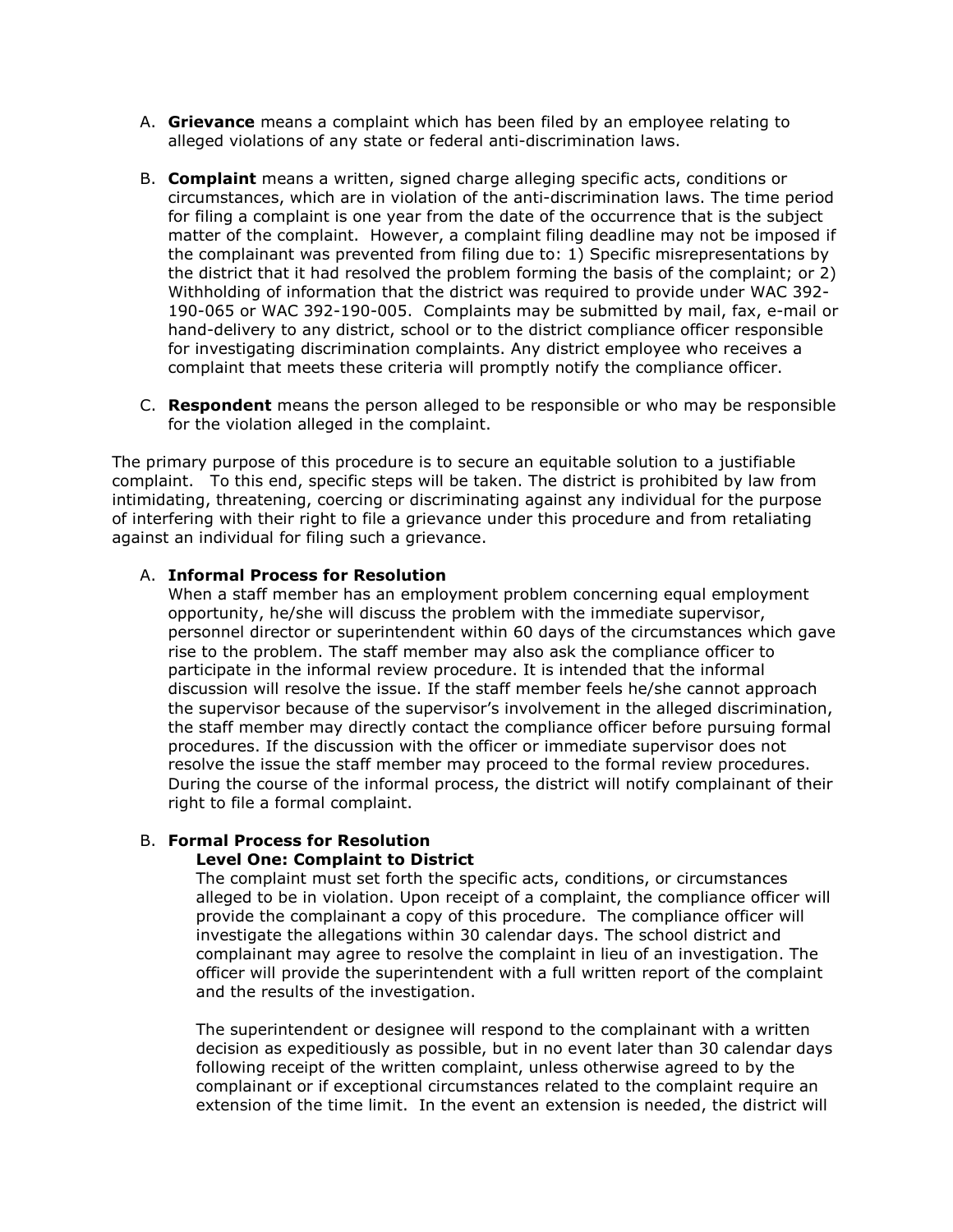notify the complainant in writing of the reason for the extension and the anticipated response date At the time the district responds to the complainant, the district must send a copy of the response to the office of the superintendent of public instruction.

The decision of the superintendent or designee will include: 1) a summary of the results of the investigation; 2) whether the district has failed to comply with antidiscrimination laws; 3) if non-compliance is found, corrective measures the district deems necessary to correct it; and 4) notice of the complainant's right to appeal to the school board and the necessary filing information. The superintendent's or designee's response will be provided in a language the complainant can understand and may require language assistance for complainants with limited English proficiency in accordance with Title VI of the Civil Rights Act of 1964.

Any corrective measures deemed necessary will be instituted as expeditiously as possible, but in no event later than 30 calendar days following the superintendent's mailing of a written response to the complaining party unless otherwise agreed to by the complainant.

#### Level Two - Appeal to Board of Directors

If a complainant disagrees with the superintendent's or designee's written decision, , the complainant may file a written notice of appeal with the secretary of the board within ten (10)calendar days following the date upon which the complainant received the response. The board will schedule a hearing to commence by the twentieth (20) calendar day following the filing of the written notice of appeal unless otherwise agreed to by the complainant and the superintendent or for good cause. Both parties will be allowed to present such witnesses and testimony as the board deems relevant and material. Unless otherwise agreed to by the complainant, the board will render a written decision within thirty (30) calendar days following the filing of the notice of appeal and provide the complainant with a copy of the decision. The decision of the board will be provided in a language the complainant can understand, which may require language assistance for complainants with limited English proficiency in accordance with Title VI of the Civil Rights Act. The decision will include notice of the complainant's right to appeal to the superintendent of public instruction and will identify where and to whom the appeal must be filed. The district will send a copy of the appeal decision to the office of the superintendent of public instruction.

#### Level Three - Complaint to the Superintendent of Public Instruction

If a complainant disagrees with the decision of the board of directors, or if the district fails to comply with this procedure, the complainant may file a complaint with the superintendent of public instruction.

1. A complaint must be received by the Superintendent of Public Instruction on or before the twentieth (20) calendar day following the date upon which the complainant received written notice of the board of directors' decision, unless the Superintendent of Public Instruction grants an extension for good cause Complaints may be submitted by mail, fax, electronic mail, or hand delivery.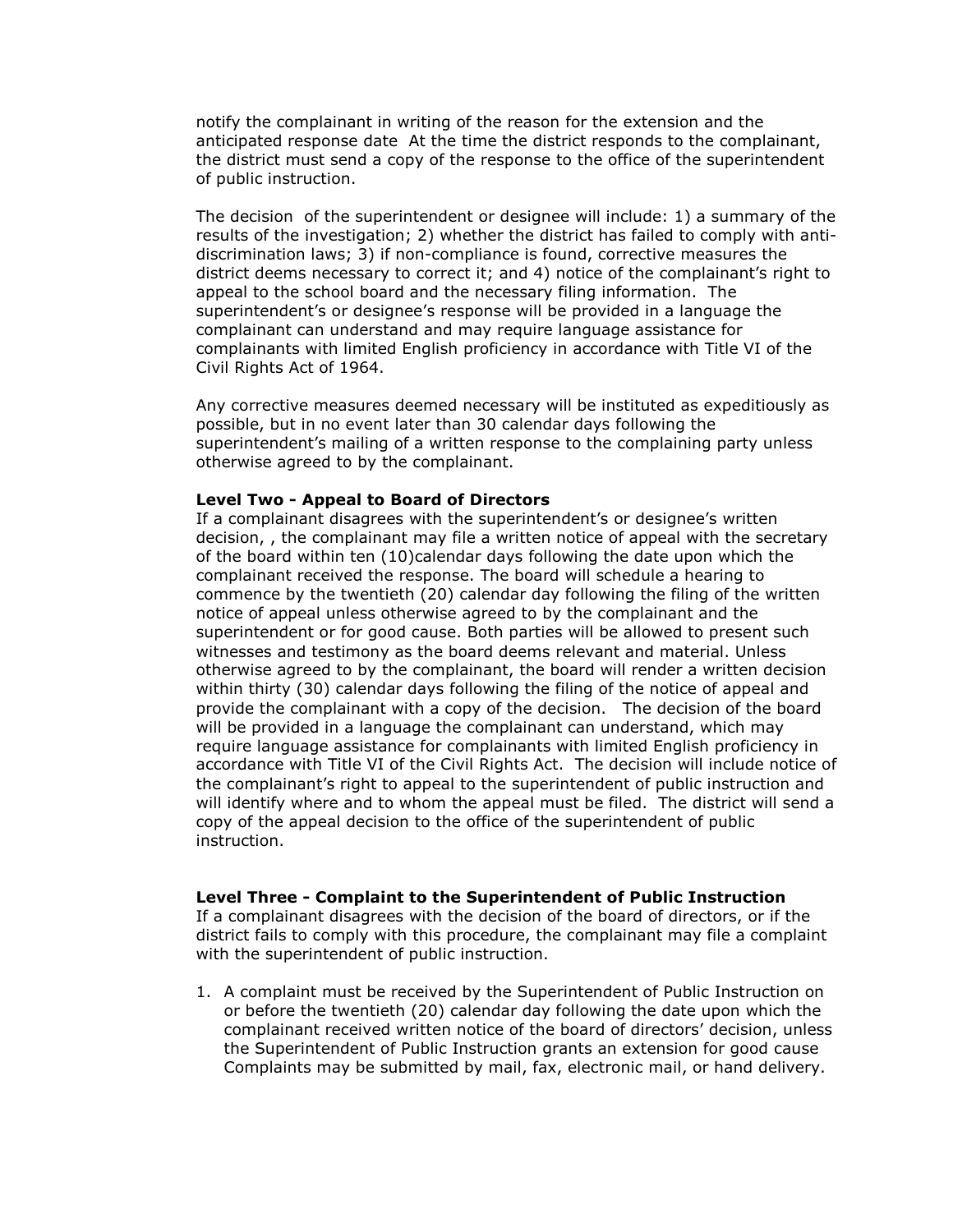- 2. A complaint must be in writing and include: 1) A description of the specific acts, conditions or circumstances alleged to violate applicable antidiscrimination laws; 2) The name and contact information, including address, of the complainant; 3) The name and address of the district subject to the complaint; 4) A copy of the district's complaint and appeal decision, if any; and 5) A proposed resolution of the complaint or relief requested. If the allegations regard a specific student, the complaint must also include the name and address of the student, or in the case of a homeless child or youth, contact information.
- 3. Upon receipt of a complaint, the Office of the Superintendent of Public Instruction may initiate an investigation, which may include conducting an independent on-site review. OSPI may also investigate additional issues related to the complaint that were not included in the initial complaint or appeal to the superintendent or board. Following the investigation, OSPI will make an independent determination as to whether the district has failed to comply with RCW 28A.642.010 or Chapter 392-190, WAC and will issue a written decision to the complainant and the district that addresses each allegation in the complaint and any other noncompliance issues it has identified. The written decision will include corrective actions deemed necessary to correct noncompliance and documentation the district must provide to demonstrate that corrective action has been completed.

All corrective actions must be completed within the timelines established by OSPI in the written decision unless OSPI grants an extension. If timely compliance is not achieved, OSPI may take action including but not limited to referring the district to appropriate state or federal agencies empowered to order compliance.

A complaint may be resolved at any time when, before the completion of the investigation, the district voluntarily agrees to resolve the complaint. OSPI may provide technical assistance and dispute resolution methods to resolve a complaint.

#### Level Four - Administrative Hearing

A complainant or school district that desires to appeal the written decision of the Office of the Superintendent of Public Instruction may file a written notice of appeal with OSPI within thirty (30) calendar days following the date of receipt of that office's written decision. OSPI will conduct a formal administrative hearing in conformance with the Administrative Procedures Act, Chapter 34.05, RCW.

#### C. Mediation

At any time during the discrimination complaint procedure set forth in WAC 392-190- 065 through 392-190-075, a district may, at its own expense, offer mediation. The complainant and the district may agree to extend the discrimination complaint process deadlines in order to pursue mediation.

The purpose of mediation is to provide both the complainant and the district an opportunity to resolve disputes and reach a mutually acceptable agreement through the use of an impartial mediator. Mediation must be voluntary and requires the mutual agreement of both parties. It may be terminated by either party at any time during the mediation process. It may not be sued to deny or delay a complainant's right to utilize the complaint procedures.